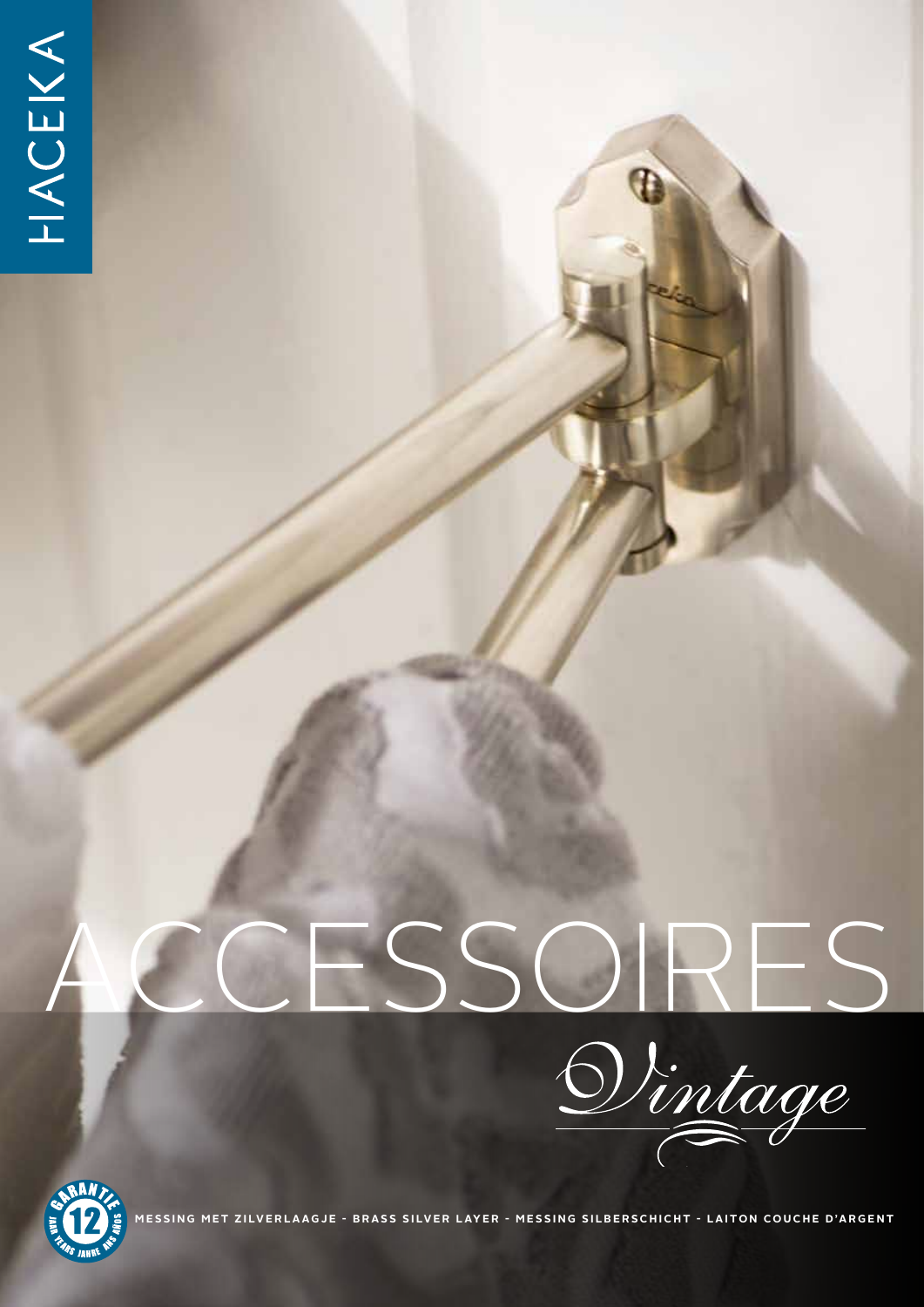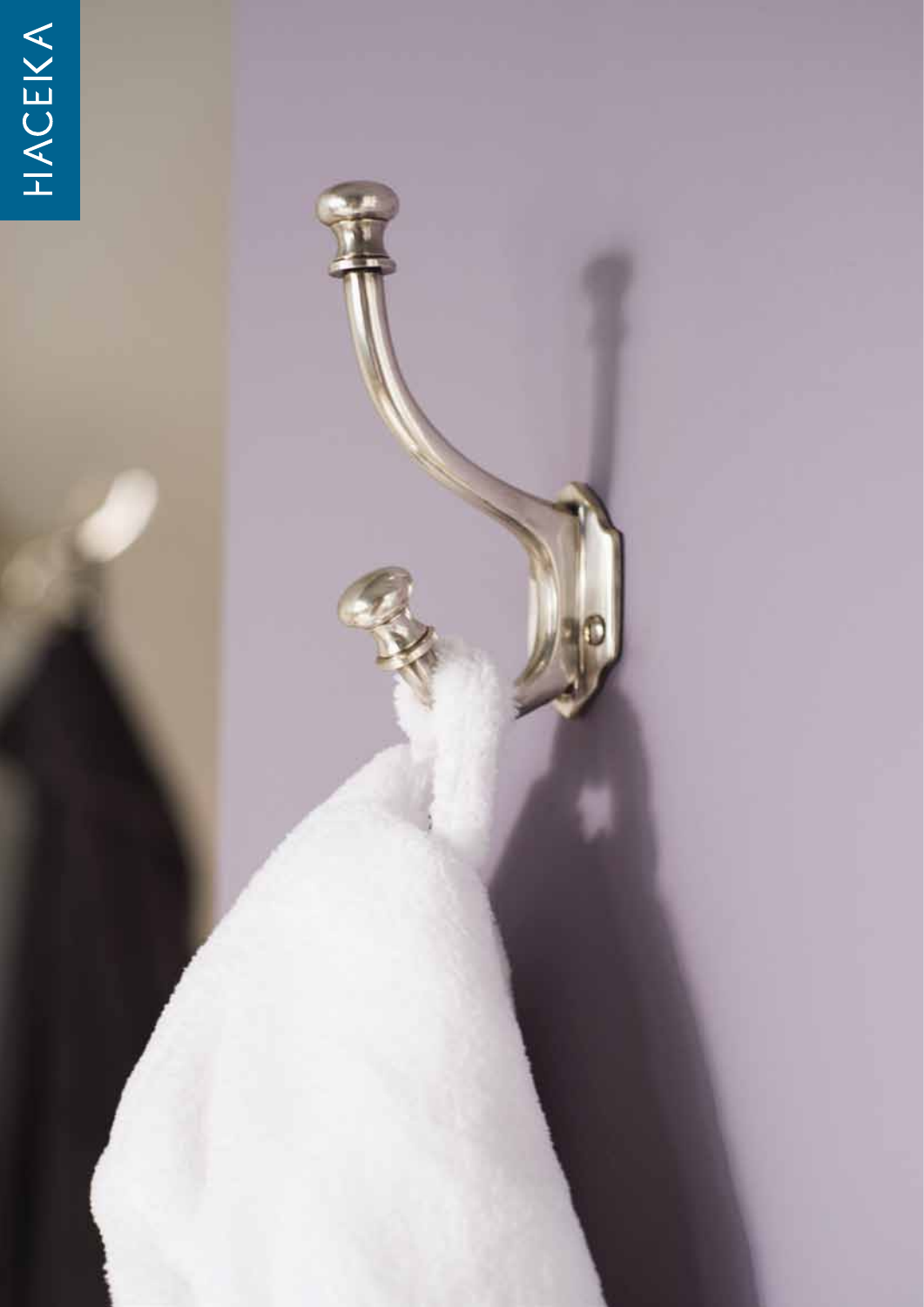

**1170902**

Towel rail, double Handtuchhalter, doppelt Porte-serviette, double Toallero, doble



## **1170891**

Handdoekhouder draaibaar Towel rail, adjustable Handtuchhalter, schwenkbar Porte-serviette, mobile Toallero, orientable





# **1170901**

Haak Hook Haken Crochet Gancho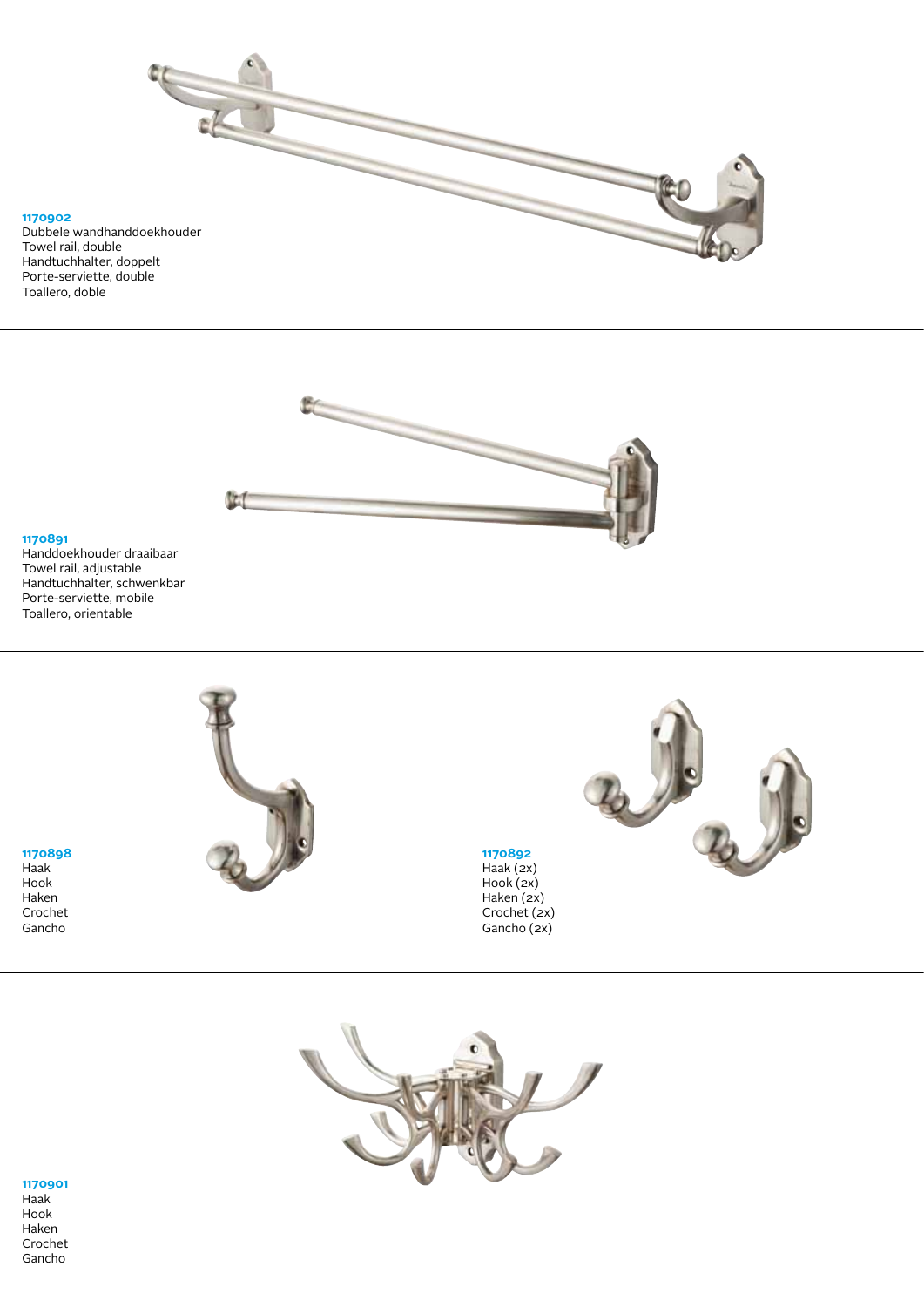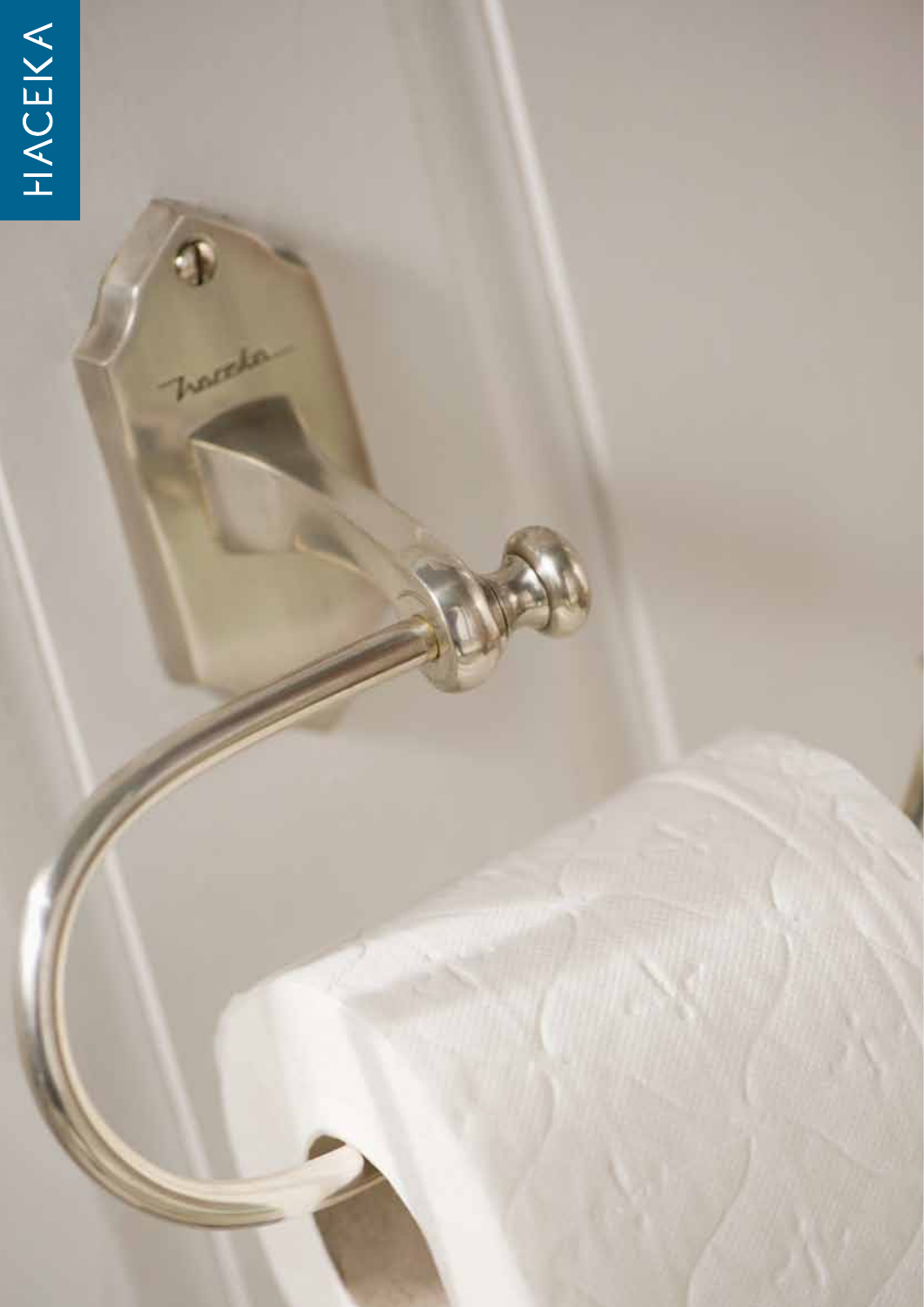

**1170893** Toiletrolhouder Toilet roll holder Papierrollenhalter Porte-rouleau Portarollo



**1170894** Toiletrolhouder

Toilet roll holder Papierrollenhalter Porte-rouleau Portarollo



**1170895**

Toiletrolhouder Toilet roll holder Papierrollenhalter Porte-rouleau Portarollo



### **1170899**

Toiletborstel Toilet brush Toilettenbürste Balayette Escobilla de baño



#### **1170900**

Toiletrolhouder Toilet roll holder Papierrollenhalter Porte-rouleau Portarollo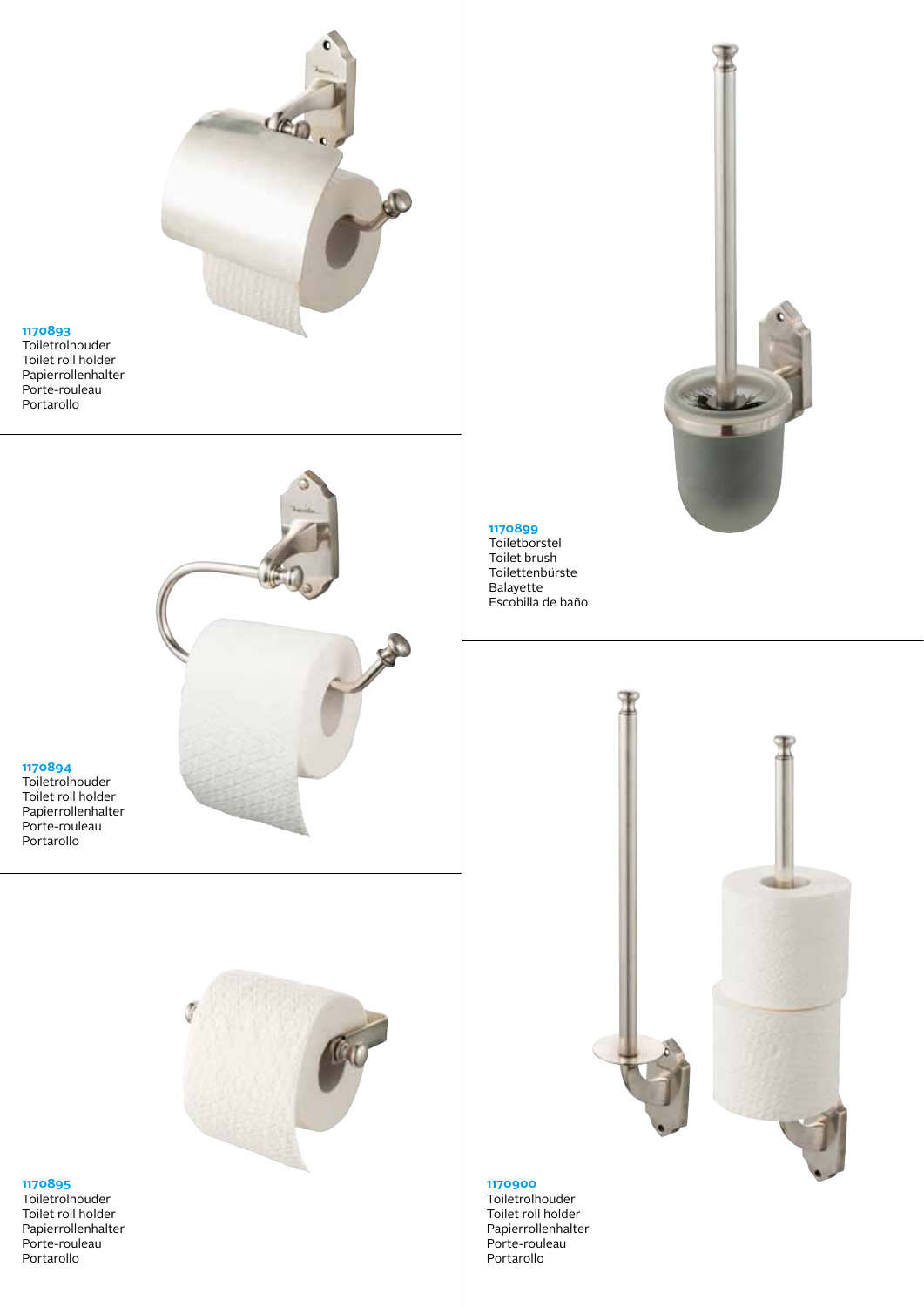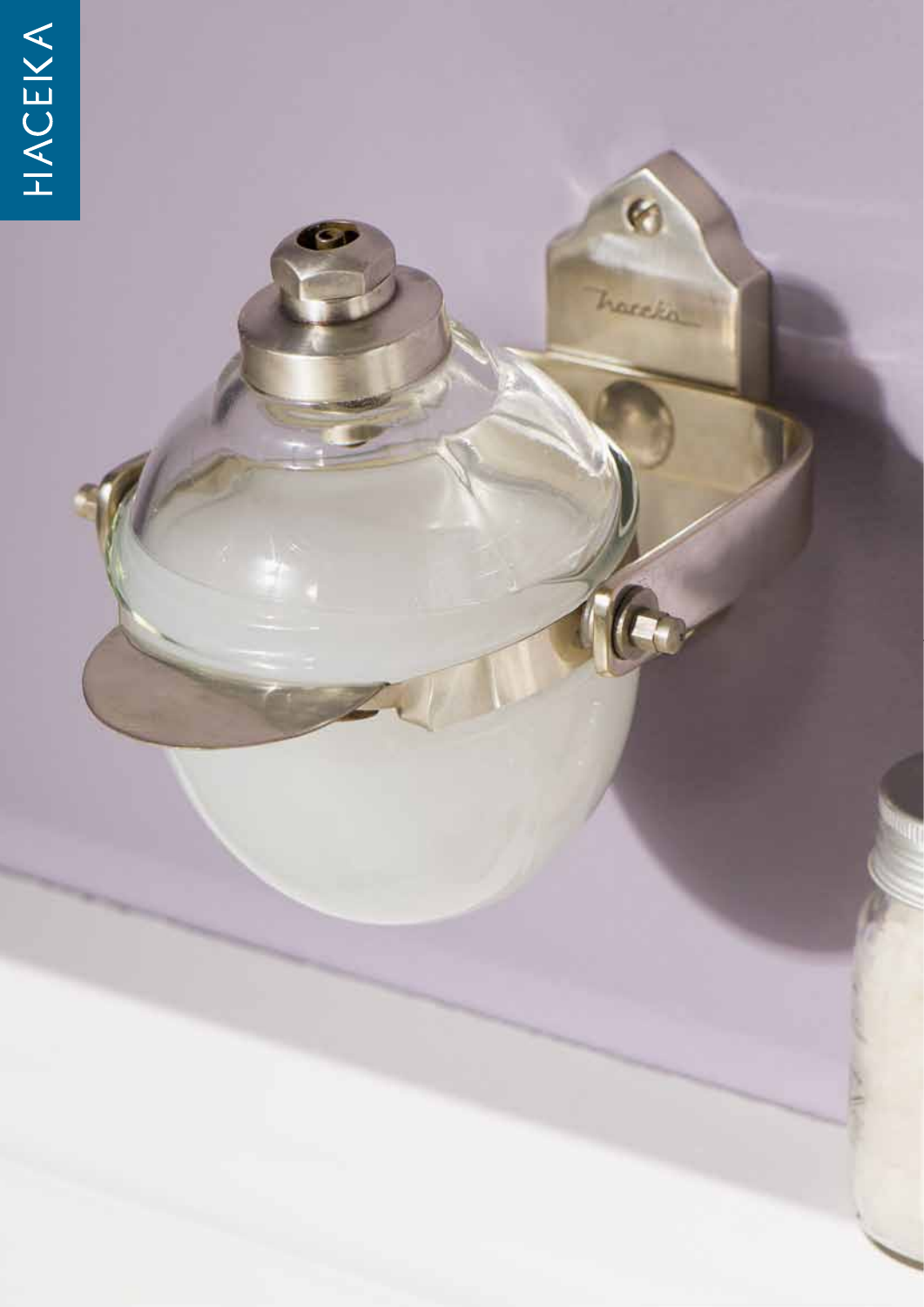



## **1171444**

Beker Tumbler Becher Gobelet Vaso

# **1170896**

Zeepdispenser Soap dispenser Seifenspender Distributeur de savon Dosificador jabón







#### **1170897**

Zeepdispenser Soap dispenser Seifenspender Distributeur de savon Dosificador jabón

#### **1171156**

Zeephouder Soap holder Seifenhalter Porte-savon Jabonera